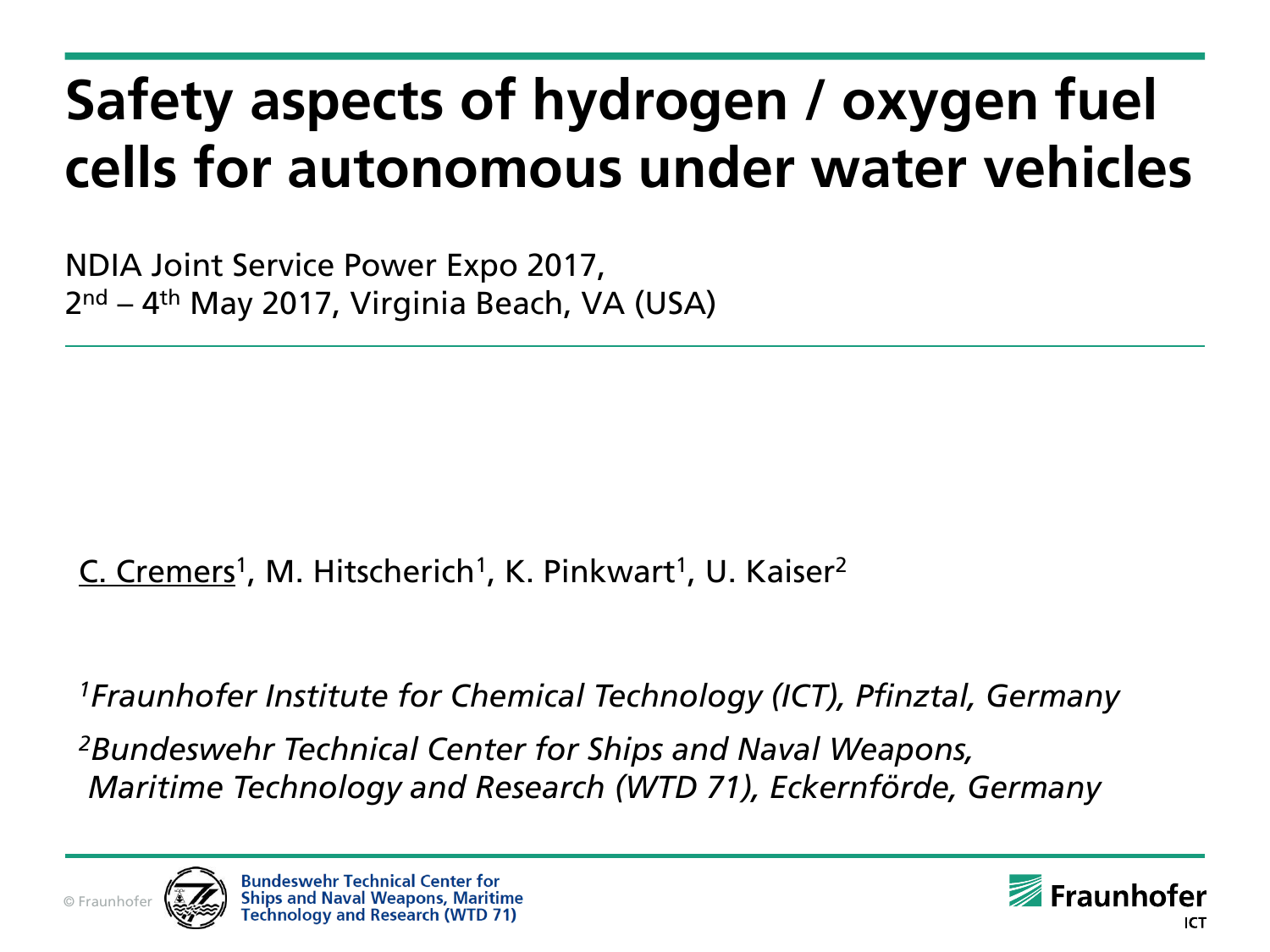# **Outline**

- Motivation
- Generic operational phases of an AUV
- Generic fuel cell system designs for COTS stacks
- Basic risk assessment
- Introduction in to the Failure Mode Effect Analysis (FMEA)
- Exemplary discussions
- Conclusions



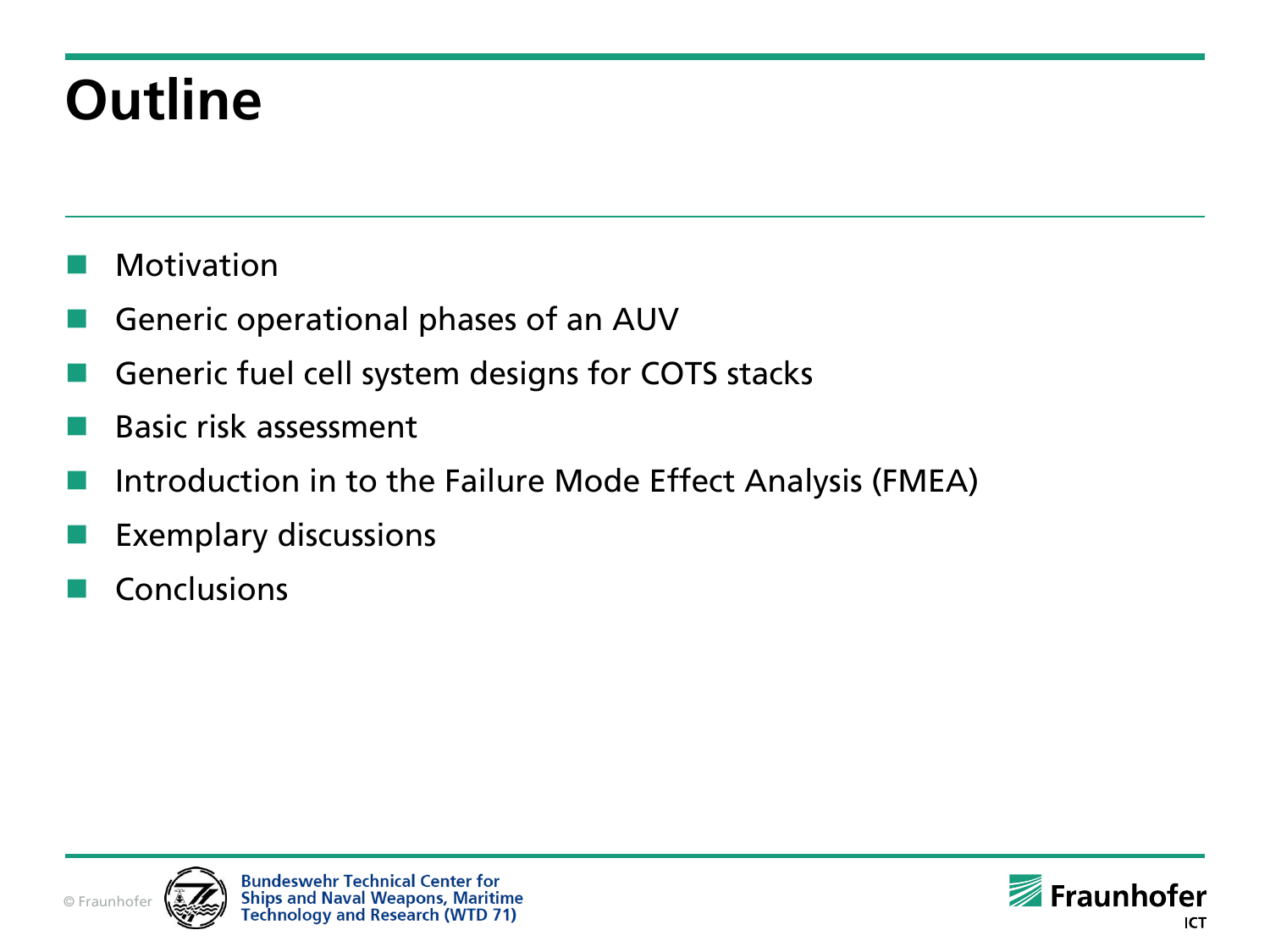#### **Motivation**

- Autonomous Underwater Vehicles (AUV) can be used in different scenarios in future naval warfare e.g.
	- Autonomous screening of larger sea areas for mine detection
	- Patrolling of harbour entrances for harbour protection.
- For many of this applications a long autonomy of the vehicle without recharging would be helpful
- Here fuel cells can offer
	- High energy density exceeding those of most batteries
	- Fast recharging by refuelling



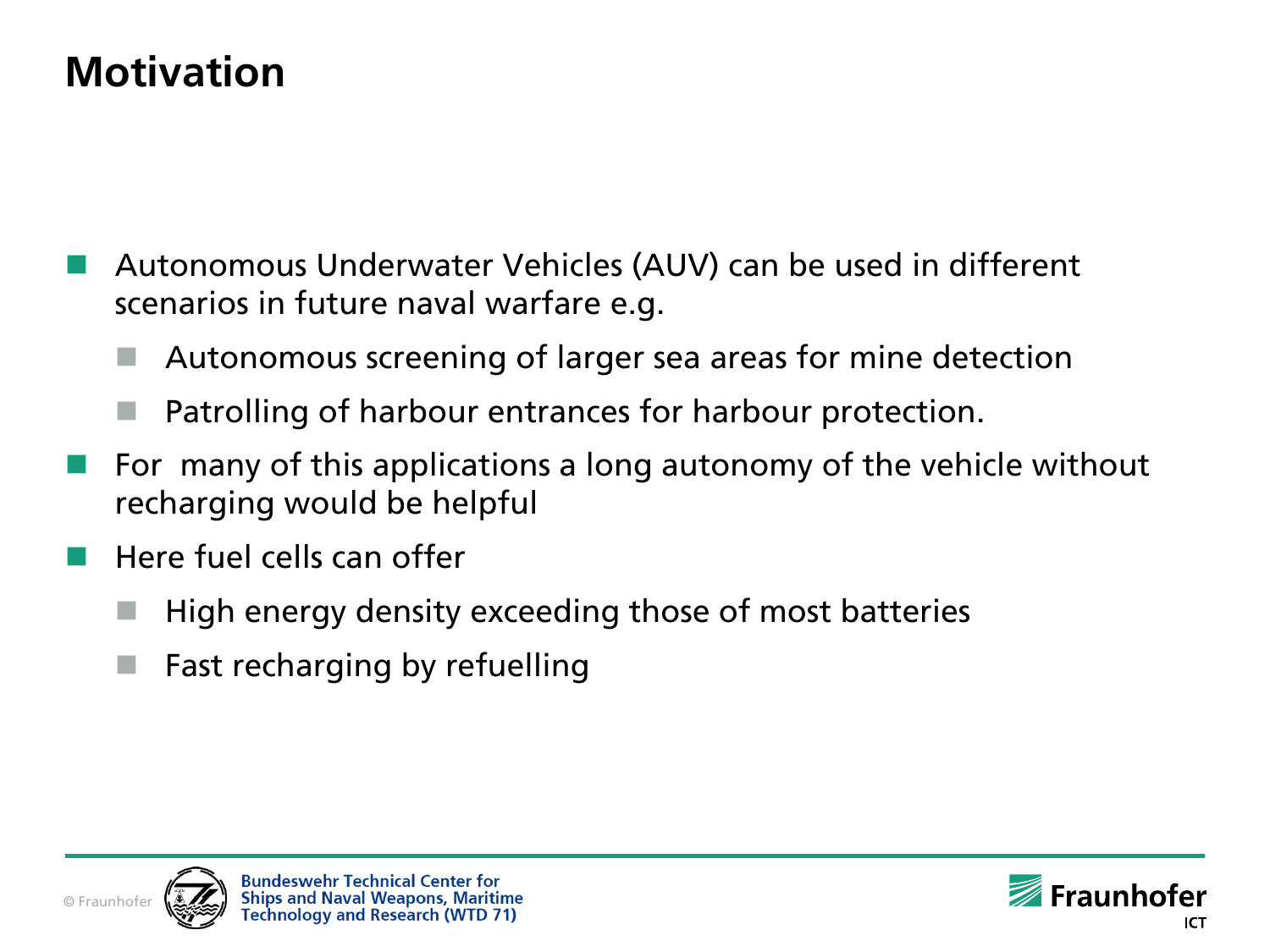#### **Motivation: Example of innovative pay loads electrochemical sensor payload**

trace detection for explosives

- autonomous operation:
	- uses own power and neural network
- remotely operated:



- power and communication linked to vehicle
- successfully tested with TNT, PETN in North Sea and Baltic Sea





**Bundeswehr Technical Center for Ships and Naval Weapons, Maritime Fechnology and Research (WTD 71)** 

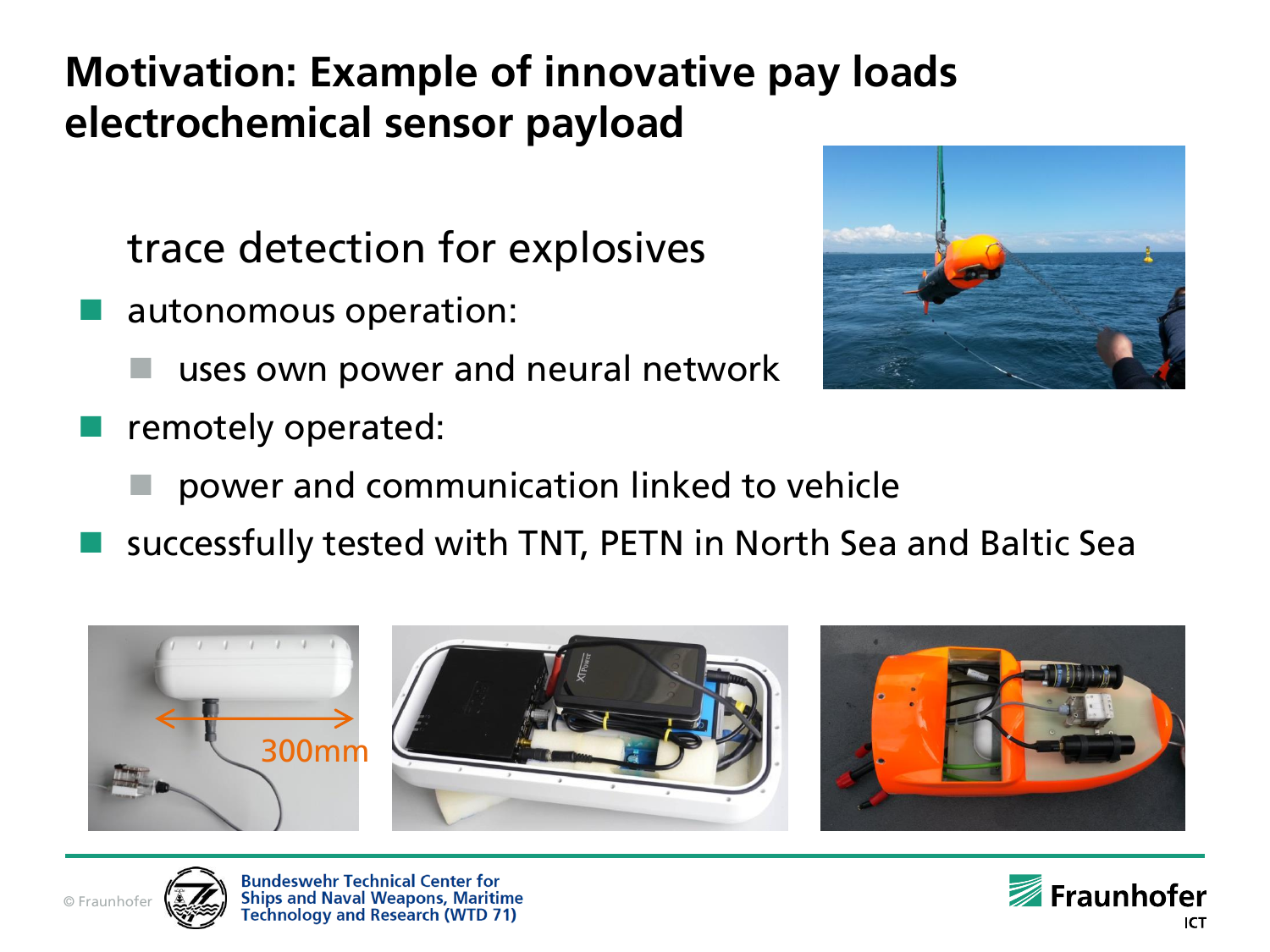#### **Motivation**

- With fuel cell cars being on the verge of commercialisation hydrogen air fuel cell technology can be considered technically mature.
- Also the use of hydrogen / oxygen fuel cell systems has been established
	- For space applications
	- On board of some submarines like German U212A
- Here specifically developed systems for this application are employed
- One goal of the introduction of AUV is the reduction of costs for certain mission.
- Therefore the price for a specific solution could exceed the cost limits for AUV
- It is therefore the intention to base the system on commercial hydrogen air fuel cell stacks or modules
- Here some consideration needs to take if the safety measures designed into theses parts with land use in mind are adequate for use in underwater vehicles



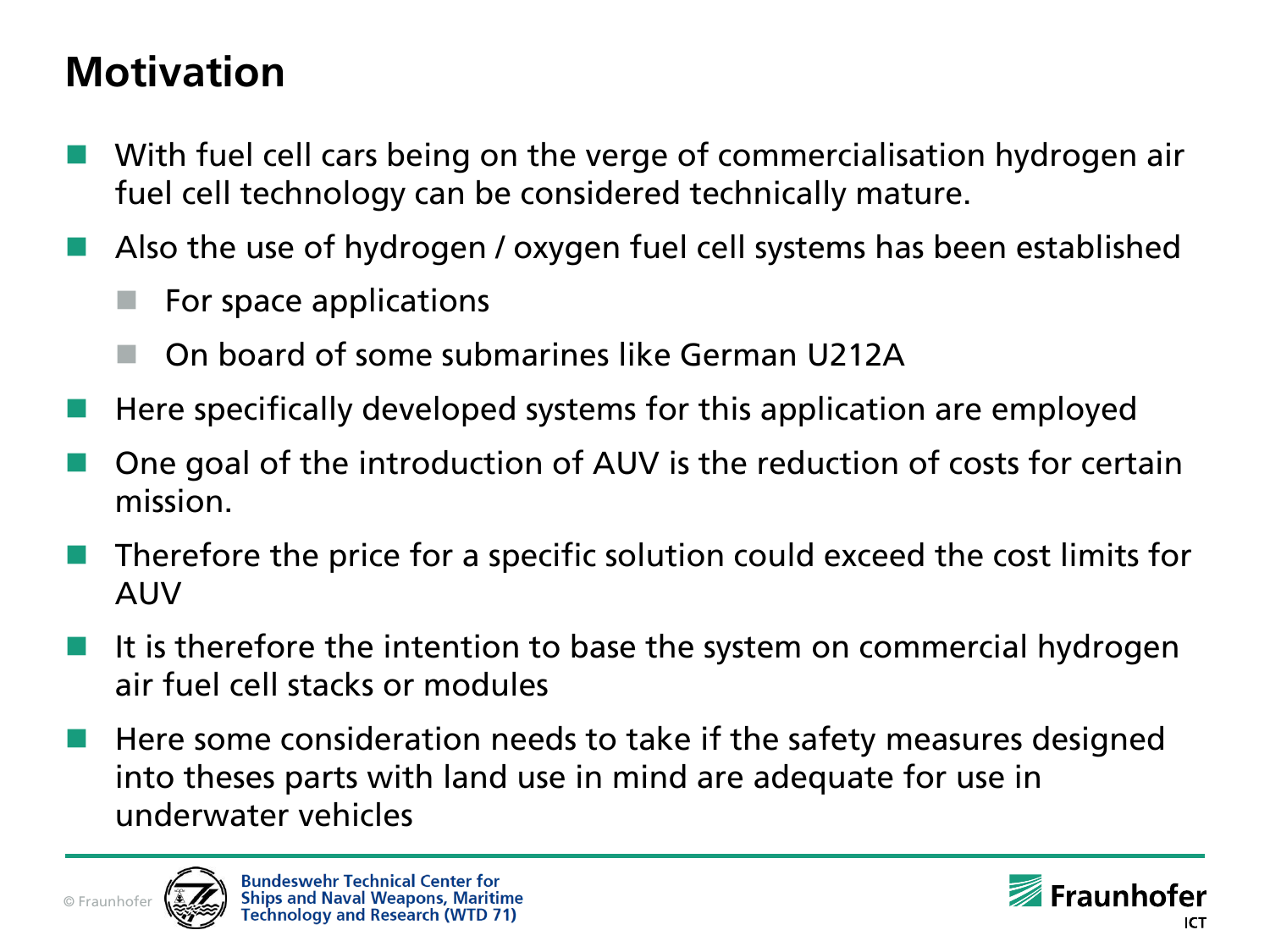#### **Generic operational phases**

- For the safety analysis three different operational phases will be taken into account
- In the <u>preparatory</u> phase
	- the vehicle will be out of the sea on board of the deploying vessel or on land.
	- The fuel cell system will be in its "off-state" (VG 97010-1)
	- the valves of the hydrogen and oxygen will be closed.
	- Personnel can be close to the vessel



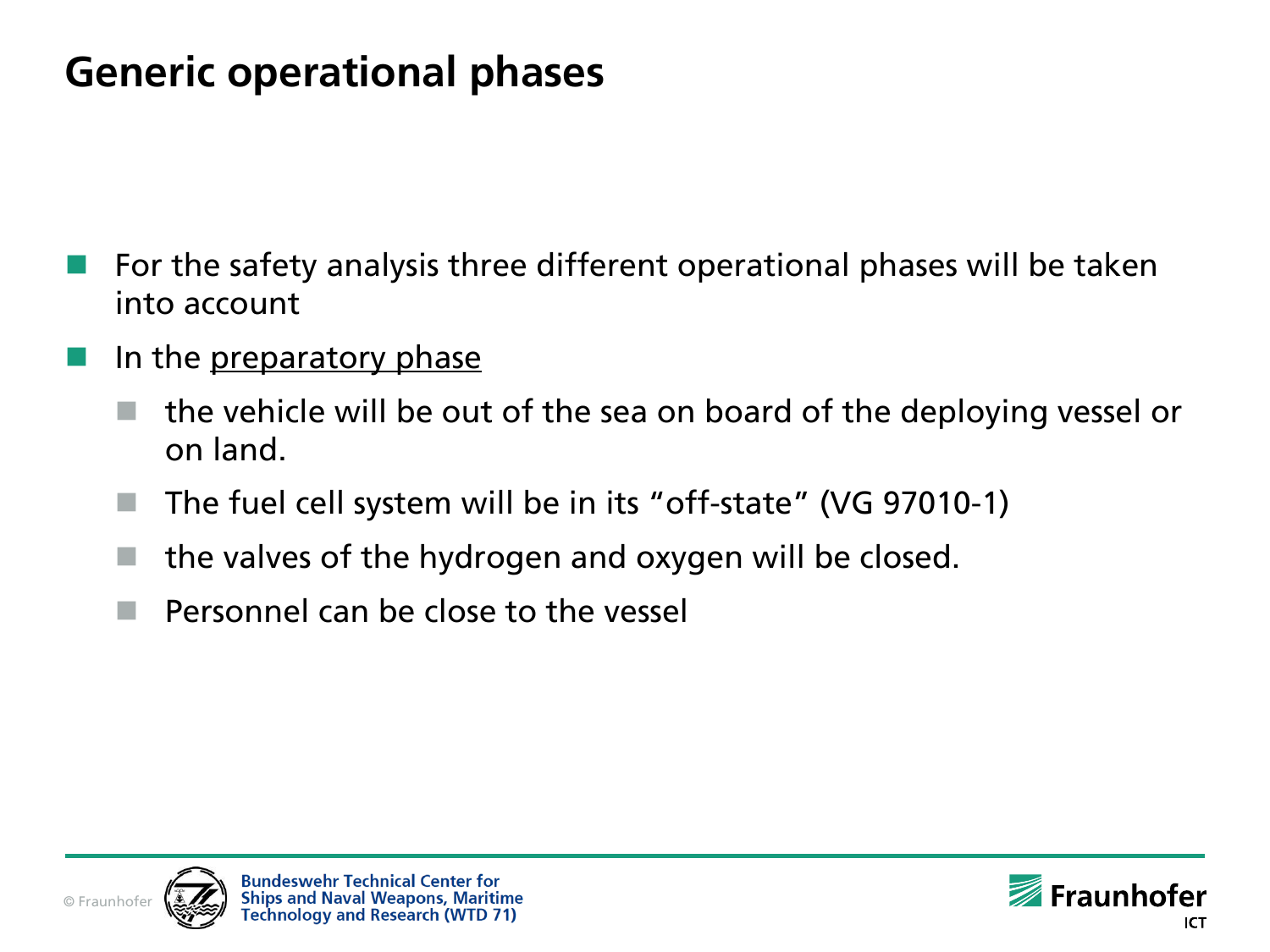#### **Generic operational phases**

- In the operation phase
	- the vehicle will be in the sea and mostly submerged
	- The fuel cell will be in its "stand-by" mode or is "operating" mode (VG 97010-1)
	- Calves of the hydrogen and oxygen tanks will be open
	- No personnel should be close to the vessel
- In the recovery phase
	- The vessel will be above sea or out of sea on
	- The fuel cell should be in the "off-state" but might also be in "stand-by state"
	- Valves of both tanks will still be open
	- Personnel needs to approach the vessel



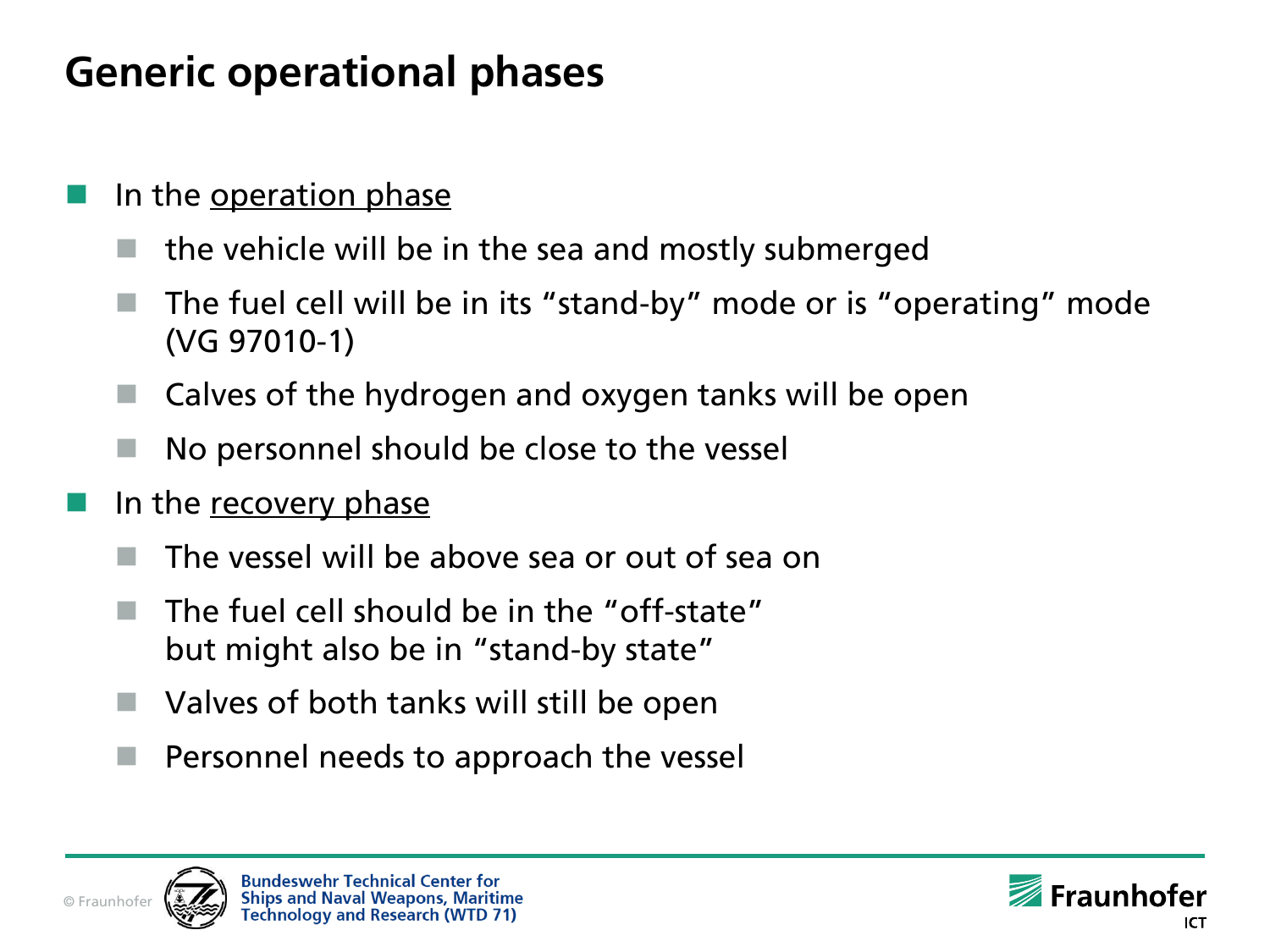### **Generic fuel cell system designs for COTS stacks**

- Two principle system designs have evolved that allow for using COTS PEMFC stacks on-board of AUV
	- Use the pressure hull as simulated air environment
	- Pure oxygen operation with strict avoidance of flow stagnancies



*Basic scheme of a system using the pressure hull to provide a simulated air environment*



**Bundeswehr Technical Center for Ships and Naval Weapons, Maritime Technology and Research (WTD 71)** 

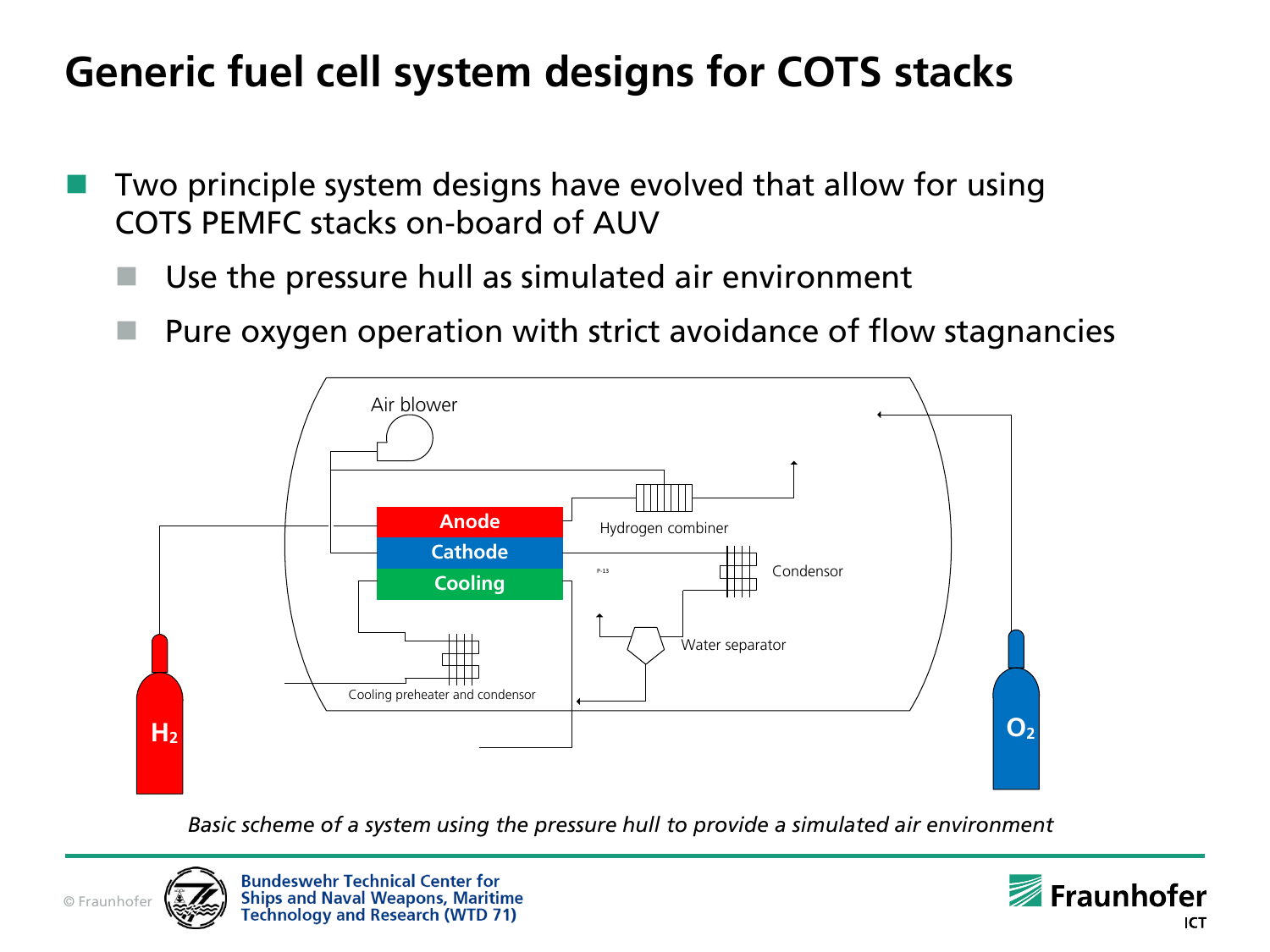#### **Generic fuel cell system designs for COTS stacks**



*More detailed scheme of the fuel cell system design used developed by the FFI; Source H. Weydahl, M. Gilljam, T. Lian, T.C. Johannesen, S. Forseth, Ø. Hasvold, Presentation "A fuel cell system for autonomous underwater vehicles" presented at "Nordic hydrogen and fuel cells conference 2013" 31st October – 1 st November 2013, Oslo, Norway*



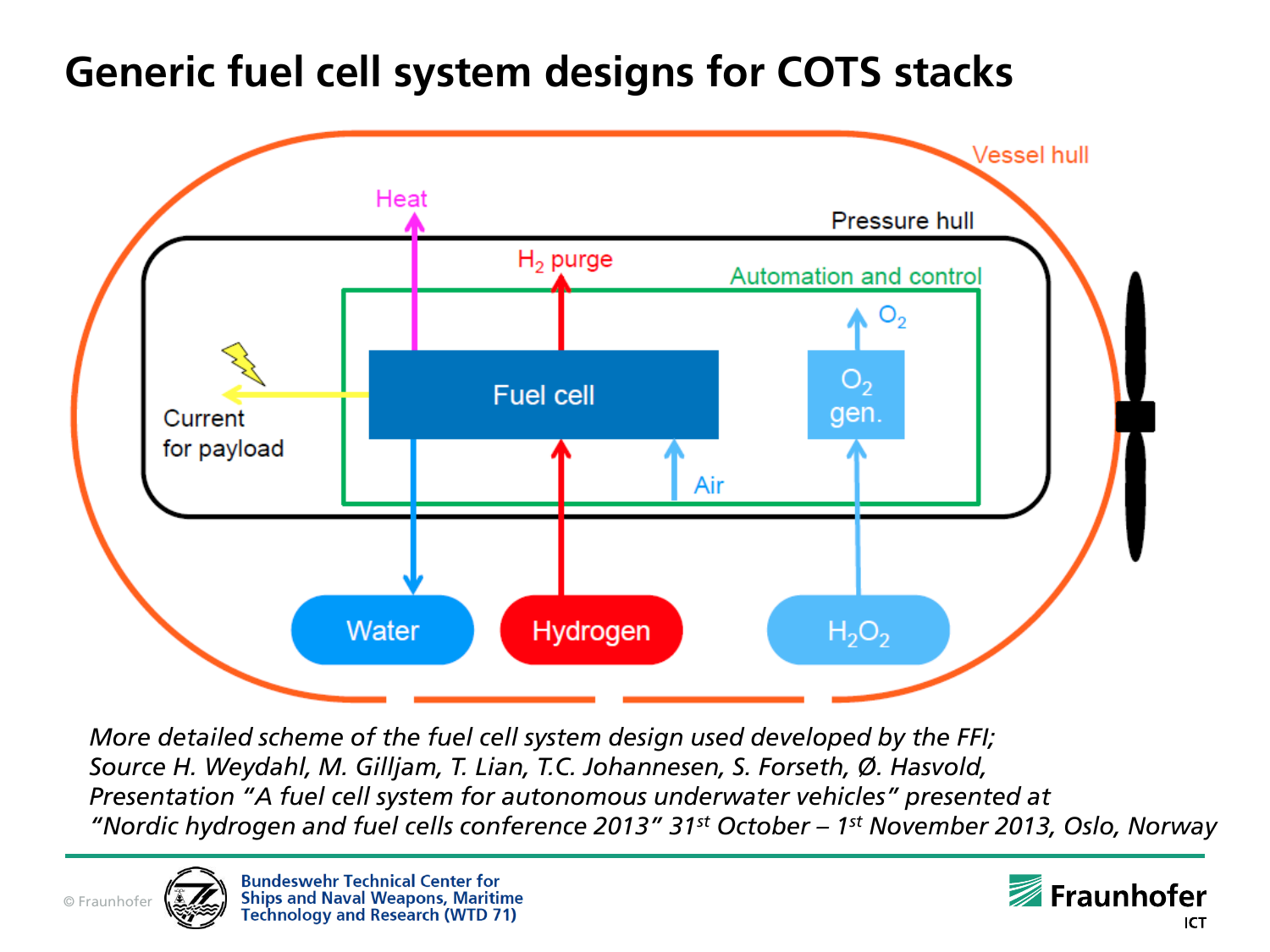#### **Generic fuel cell system designs for COTS stacks**



*Basic scheme of a system with closed cathode and anode loops*



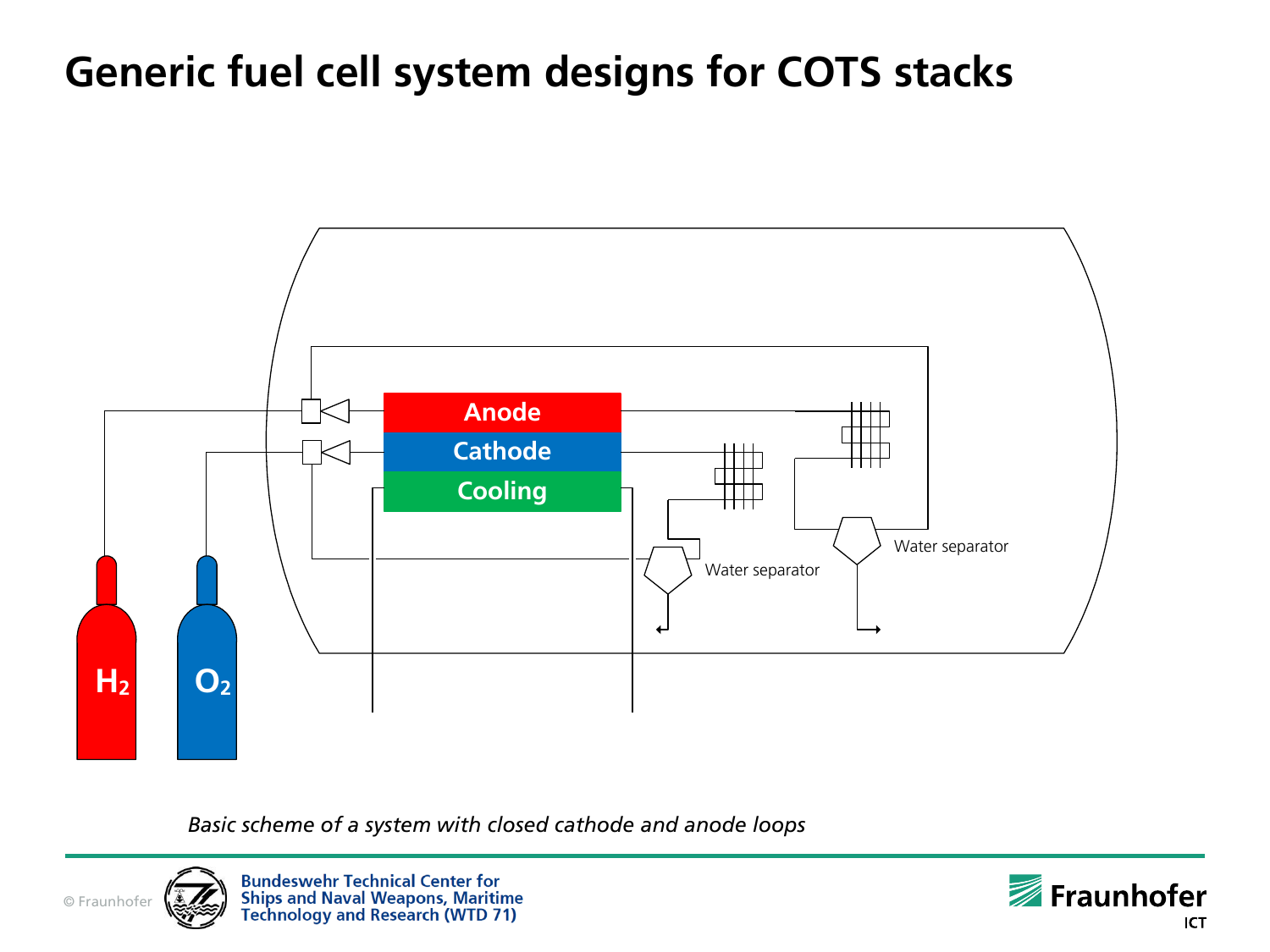#### **Basic risks assessment**

- The operation of a hydrogen/oxygen fuel cell systems bears a number of potential risks
- Some important can be found in
	- High pressure of the gases
	- Flammability of hydrogen
	- Oxidising properties of pure oxygen
	- High electrical voltage
	- Hot liquid coolant
- The systems will be built in most part out of commercial components designed for that purpose
- Theses should operate safely in normal operation
- It needs to be evaluated if their designed way to react to failures is appropriate



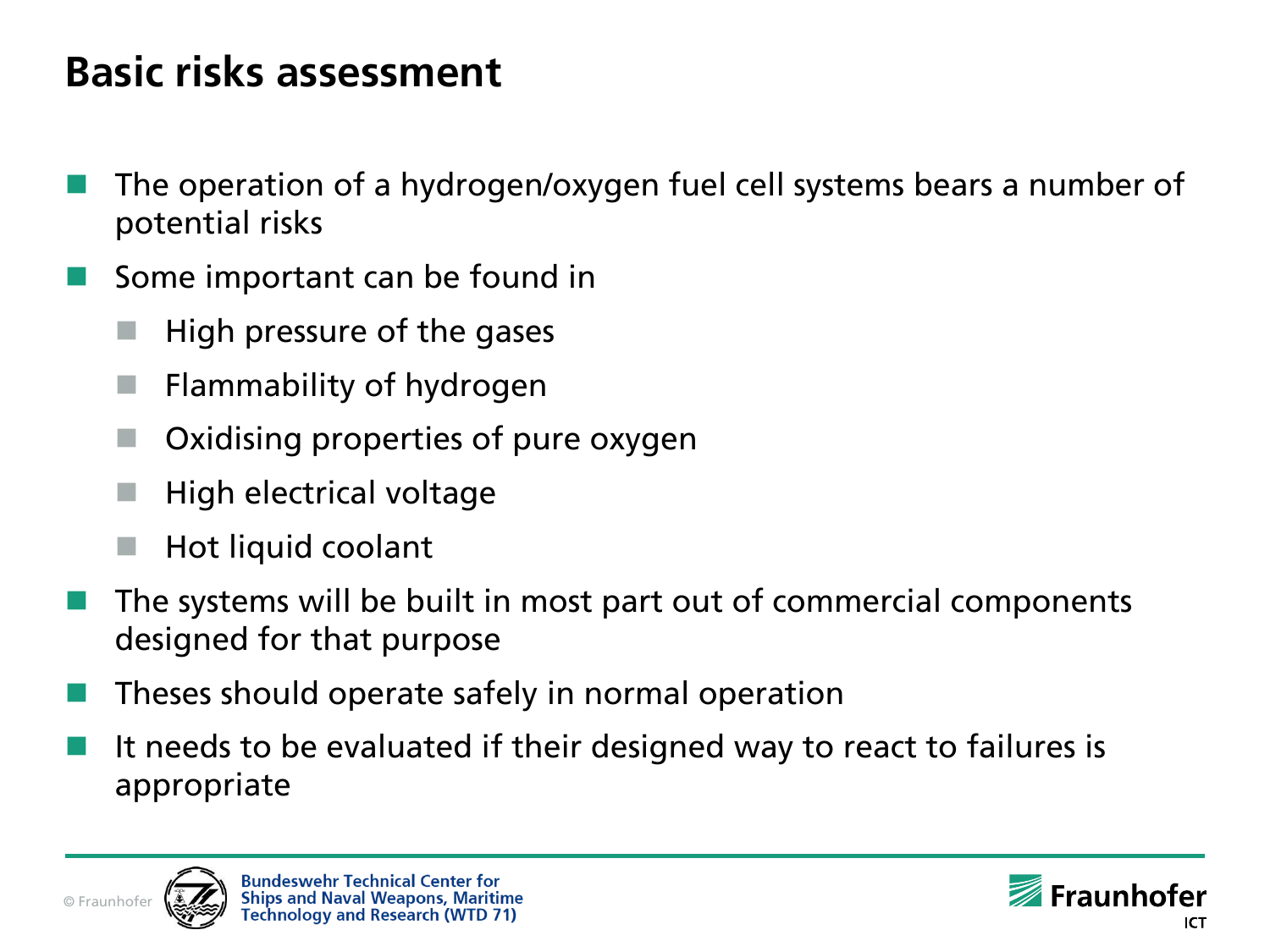### **Introduction Failure Mode Effect Analysis (FMEA)**

- Failure Mode Effect Analysis (FMEA) is the required way of risk analysis for fuel cell modules according to IEC 62282-2:2012
- FMEA analysis each component of the system with respect to possible failures and their consequence with regards to three criteria
	- The severity (S) of the consequence of a failure
	- The estimated likelihood of their occurrence (O)
	- The probability of detection (D) of the failure
- For each parameter a value in the range of 1 to 10 is rated with 1 being a negligible risk and 10 a very high risk
- Single values above a threshold value often 6 or 7 require additional measures
- Optionally the three values can be multiplied to yield the so called risk priority number (RPN)
- Here additional measures should first be take for issues with highest RPN



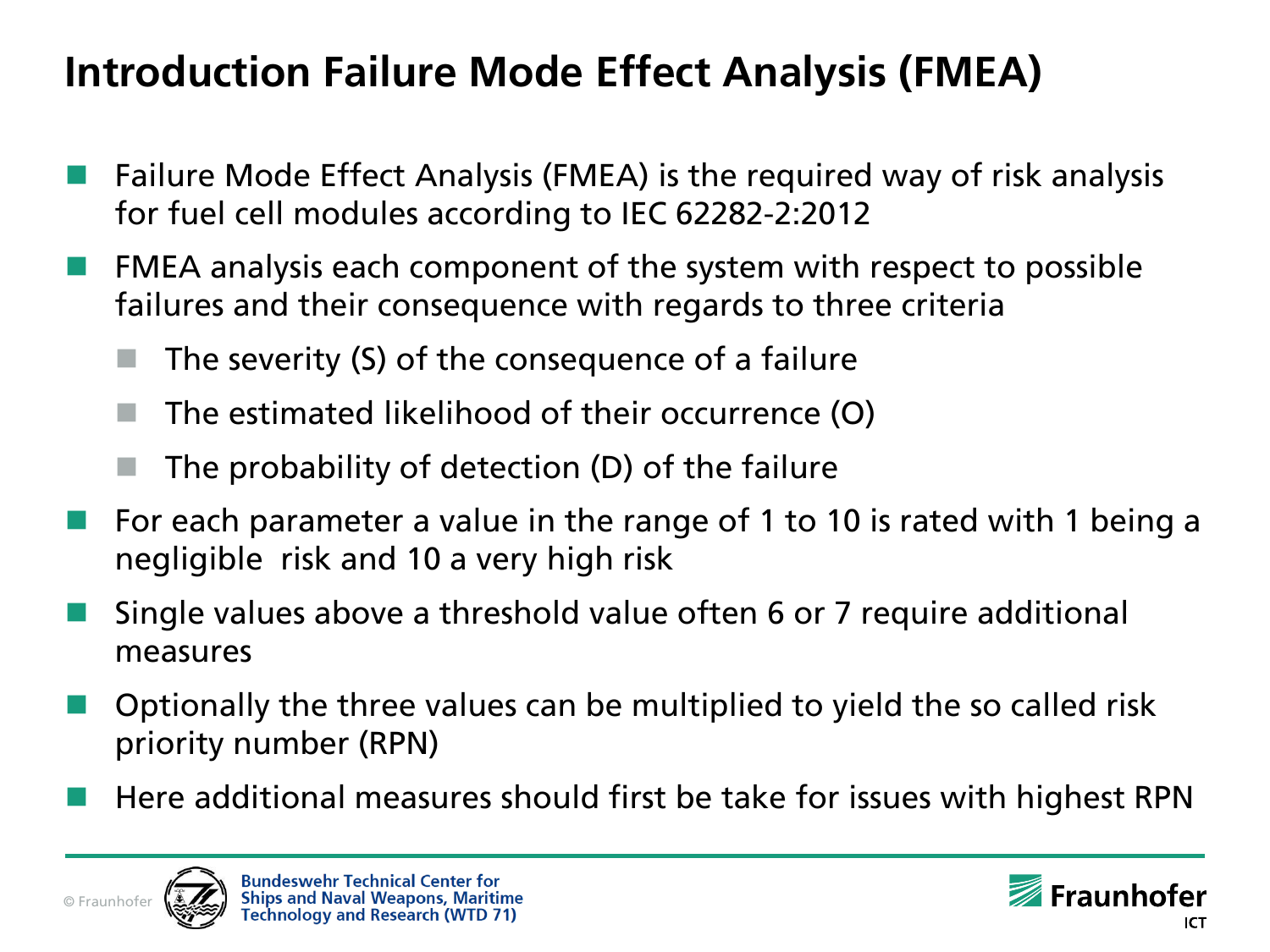#### Risk of ignitable atmosphere, case FC system in air pressure hall

- In the case of a fuel cell system using the pressure hull as artificial air atmosphere hydrogen release into the hull can quickly lead to an ignitable atmosphere.
- Relevant components which fault can lead to such a situation are e.g.
	- The catalytic hydrogen reactor
	- The stack itself
	- The tubing
- The severity in particular in recuperation phase would be high  $(S = 8)$
- The likelihood for the failure to occur can be regarded as:
	- Low for a properly mounted tubing  $O = 2$
	- Low for an automotive stack  $(O = 3)$
	- Medium for the catalytic reactor  $(O = 6)$
- Chances to detect a failure without additional measures are very low  $(D = 9)$
- Total RPN 144 432



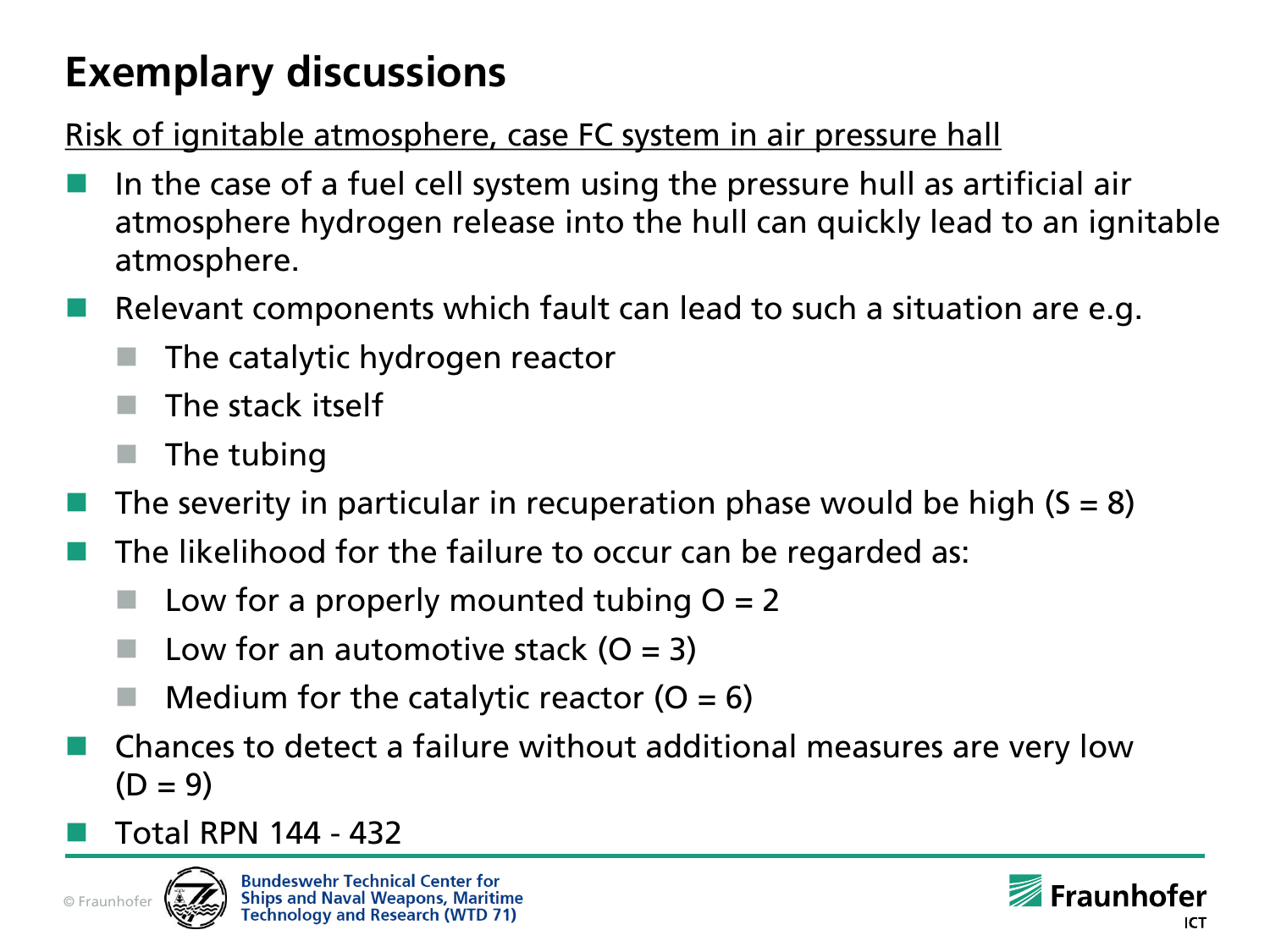- The analysis reveals the low probability to detect errors is a major contribution to the over all risk
- A hydrogen sensor in the pressure hull is therefore mandatory
- As the atmosphere in the pressure hull should equal ambient air, in principle commercial automotive sensors can be used
- It needs however to be taken into account, that the atmosphere will exhibit a high level of humidity after some time of operation
- For sensors using thermal conduction this will influence the accuracy.
- Also electrochemical sensors can be influenced if water condenses on the gas diffusion electrode.
- So best option seems to be a heated electrochemical sensor
- Detected critical levels of hydrogen should lead to
	- Shut-down of the system including shut-off of the hydrogen supply
	- An external indication



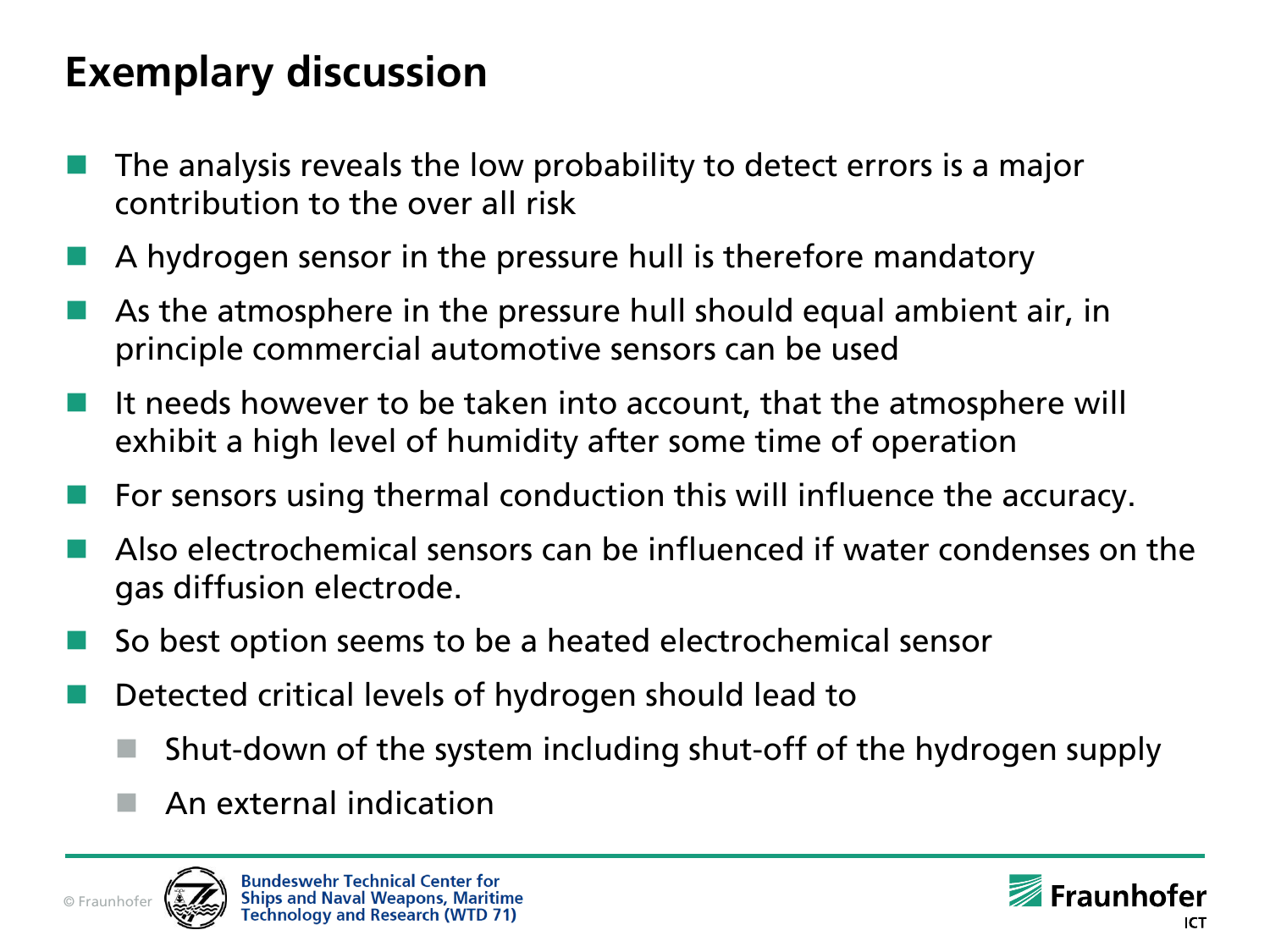Risk of ignitable atmosphere, case closed loop reactant supply

- The risk can be extremely reduced if in the preparation phase the pressure hull is flooded with an inert atmosphere such as hydrogen
- In that case hydrogen leakage alone cannot cause the formation of an ignitable atmosphere inside the hull
- Only a leakage of the stack itself can cause the simultaneous release of hydrogen an oxygen due to a single failure
- So FMEA assessment
	- Severity  $S = 8$
	- Likelihood of occurrence  $Q = 5$
	- Chance to detect  $D = 9$
	- RPN 360



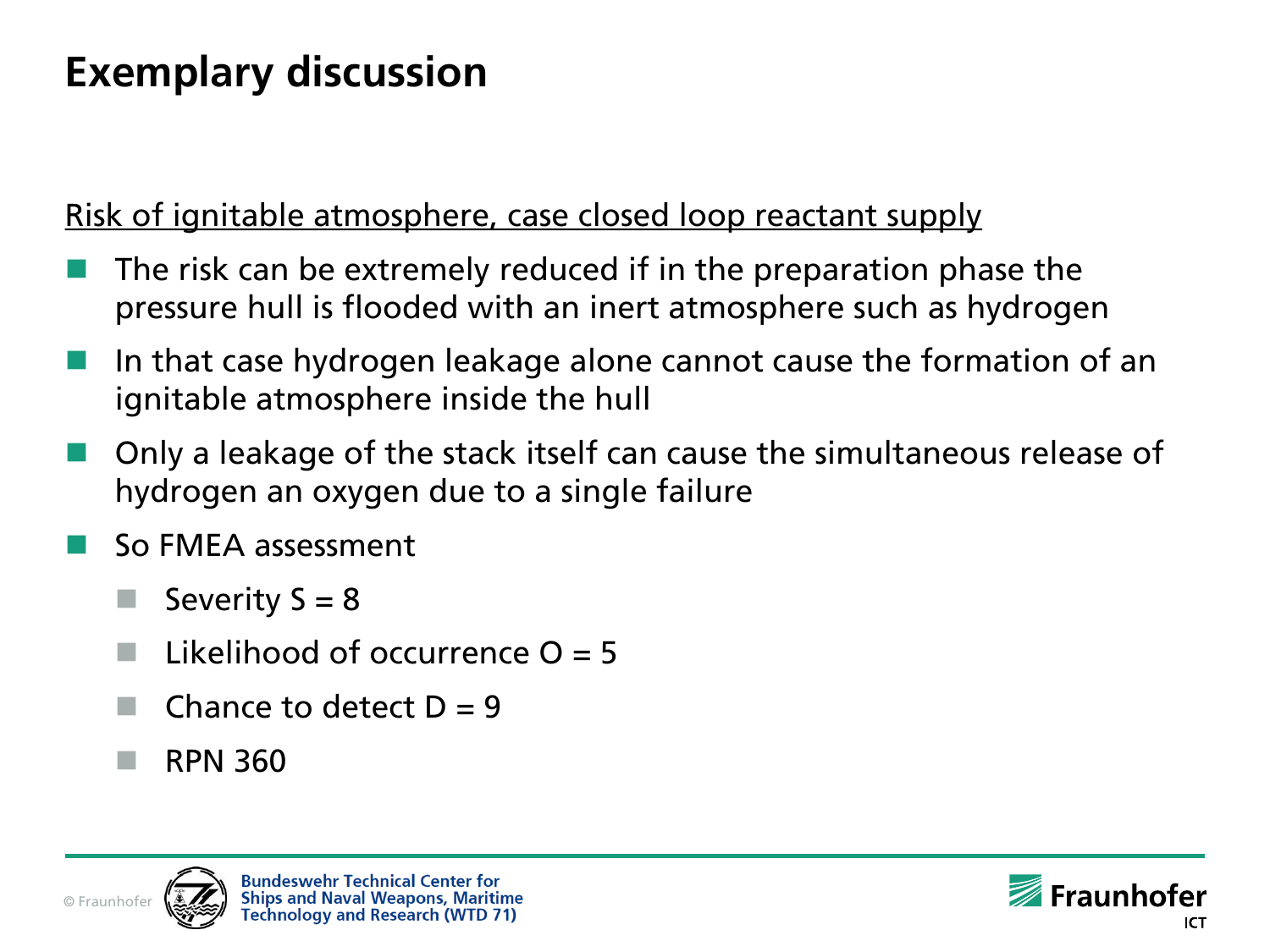- Again difficulty in detecting an error inside the system contributes majorly
- A sensor is required
- Selection criteria for the sensor are however quite different.
- An electrochemical sensor requires the presence of oxygen in order to operate
- Hydrogen release alone thus would not be detected!
- A sensor signal would than, however, be a clear indication of a dangerous atmosphere caused by release oh hydrogen and oxygen
- As no gases a regularly released into the hull humidity levels should be low.
- An thermal conduction sensor is thus applicable
- It can however only detect hydrogen as heat conductivity of nitrogen and oxygen are similar



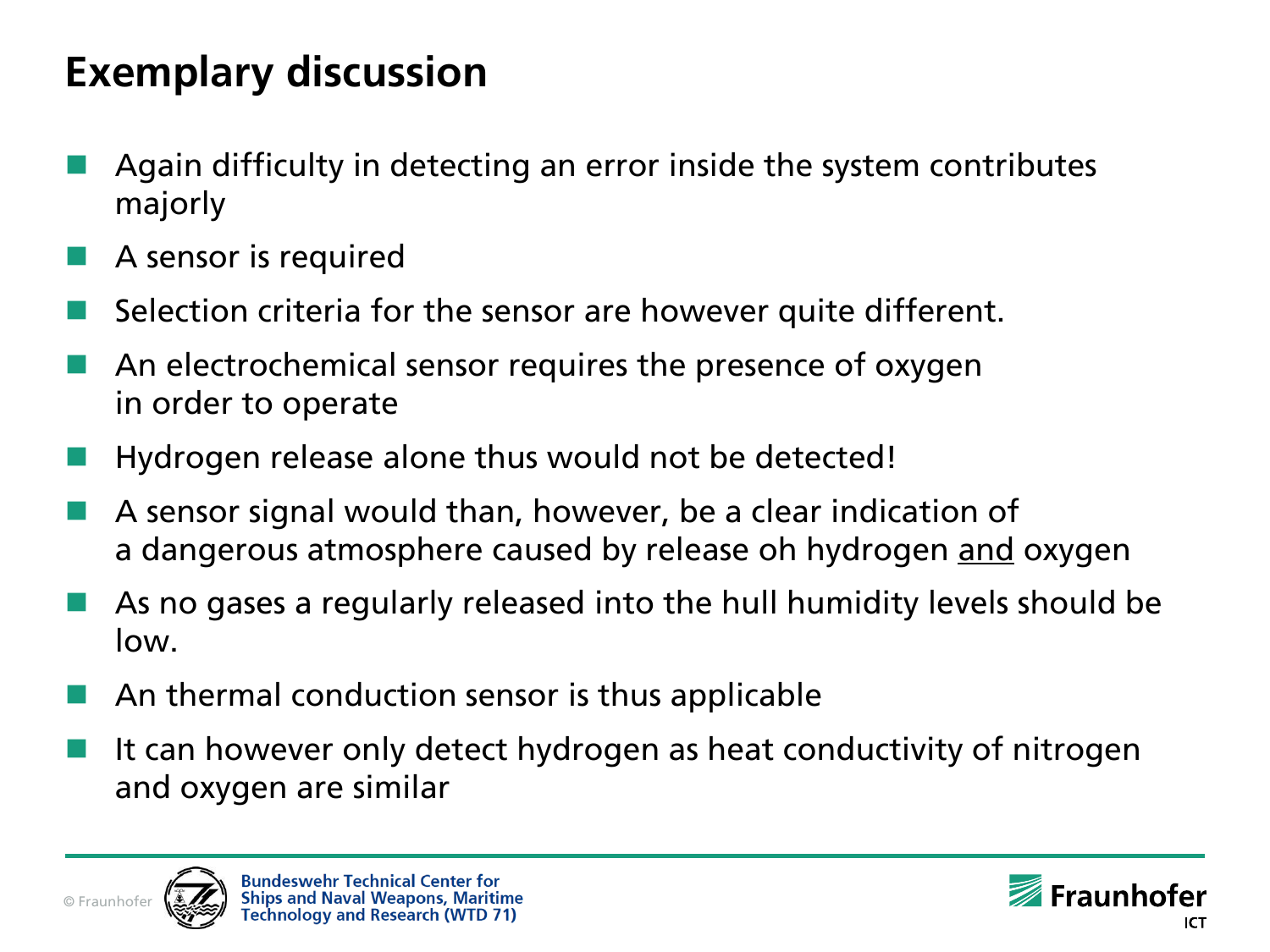Viable options

- Mount only a thermal conduction sensor
	- In that case shut down is always required when hydrogen is detected
- Alternatively an additional electrochemical sensor can be mounted
	- In that case for situation where only the thermal conduction sensor reacts shut-down can possibly be avoided
	- External indication of the presence of hydrogen is however required
	- Precondition for that scenario is a very careful calibration and regular recalibration of the electrochemical sensor for the gas mixture hydrogen, oxygen, nitrogen



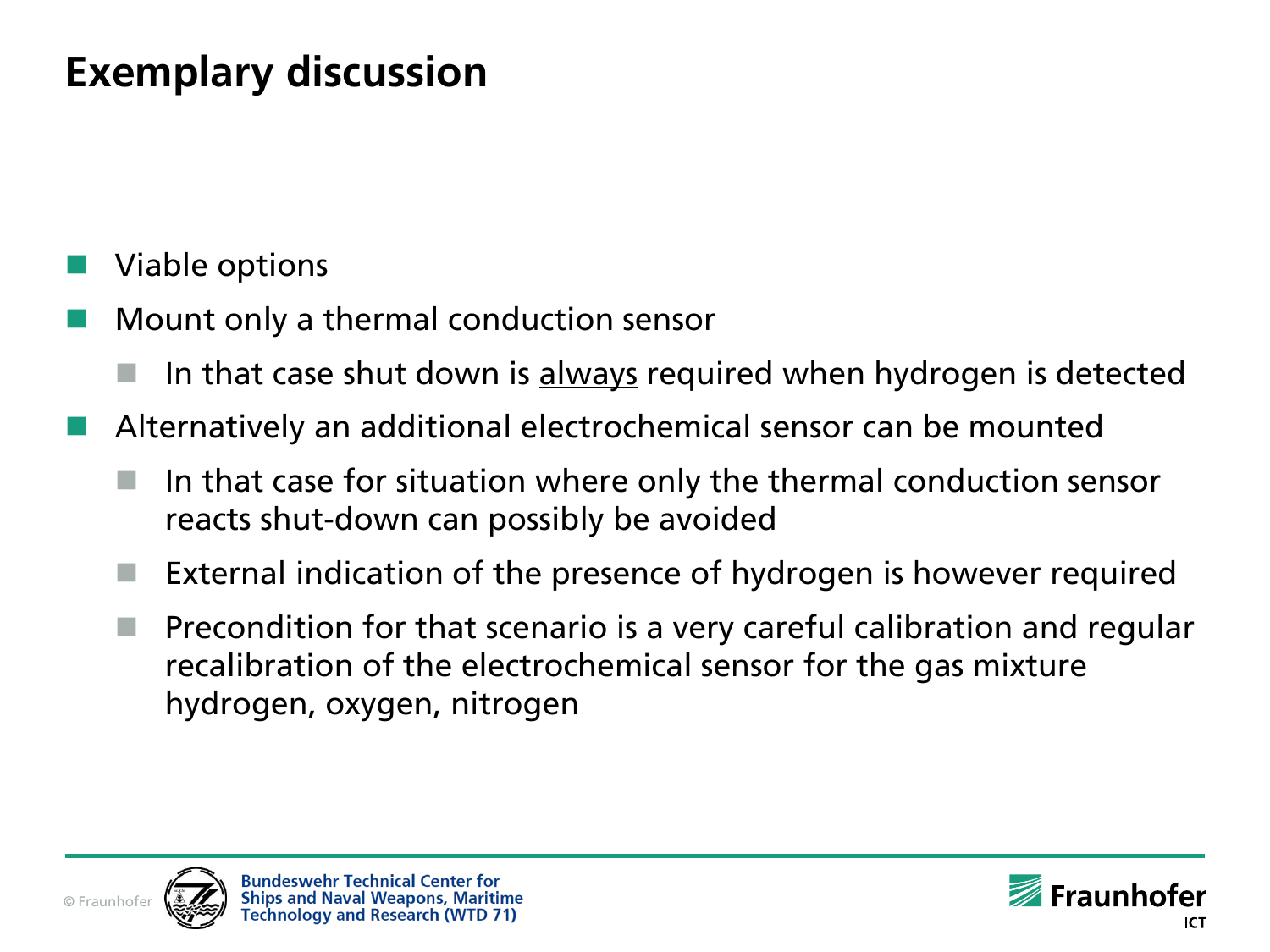#### Risk of pressure built-up in the pressure hull

- The fuel cell will be operated with pressurised gases.
- Depending of the kind of gas storage pressure can range from 5 bar to 700 bar
- A leak in the gas supply within the hull can cause fast pressure built up
- This can cause rupture of the hull during recovery and subsequent opening of the system
- For land systems pressure release to the environment is part of the safety strategy
- Different tools exists
	- Rupture discs for fast pressure release
	- Overflow valves for controlled but slower pressure release
	- Excess flow valves to stop rapid release of gas supply into environment



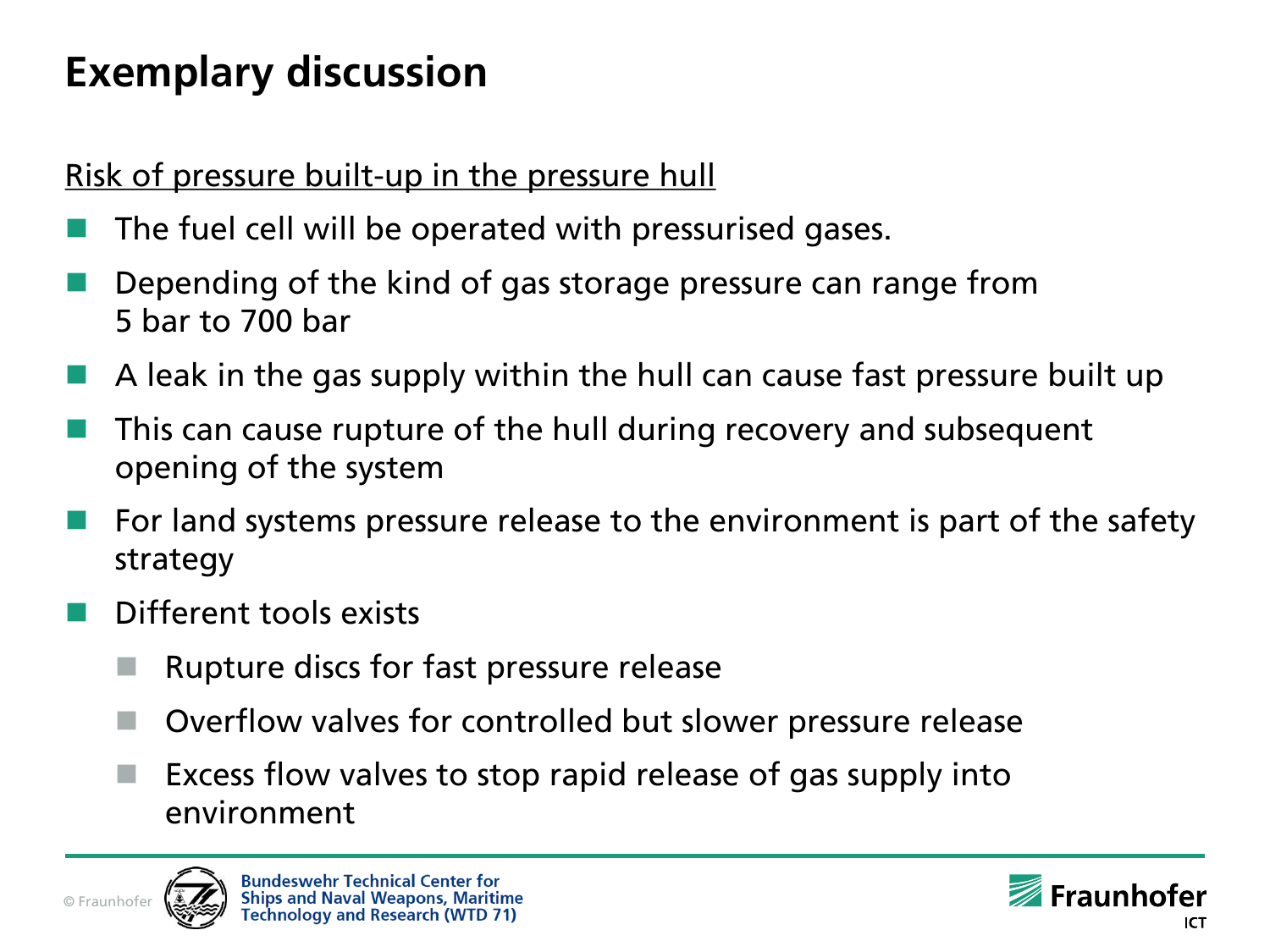- Pressure built up is a relevant risk during operation and recovery phase of operation
- During the operation phase, pressure release to the environment is hindered by the outside pressure of the underwater environment.
- Standard excess flow valves are therefore barely useable as the required high flow will not be reached
- Over-flow valves for pressure release will operate on differential pressure.
- So in operational phase they cannot prevent inside hull pressure built up to the external pressure plus a given set-off
- This is acceptable as long as the exit orifice is selected large enough to allow for fast pressure release during surfacing.
- Internal parts must allow for that over pressure



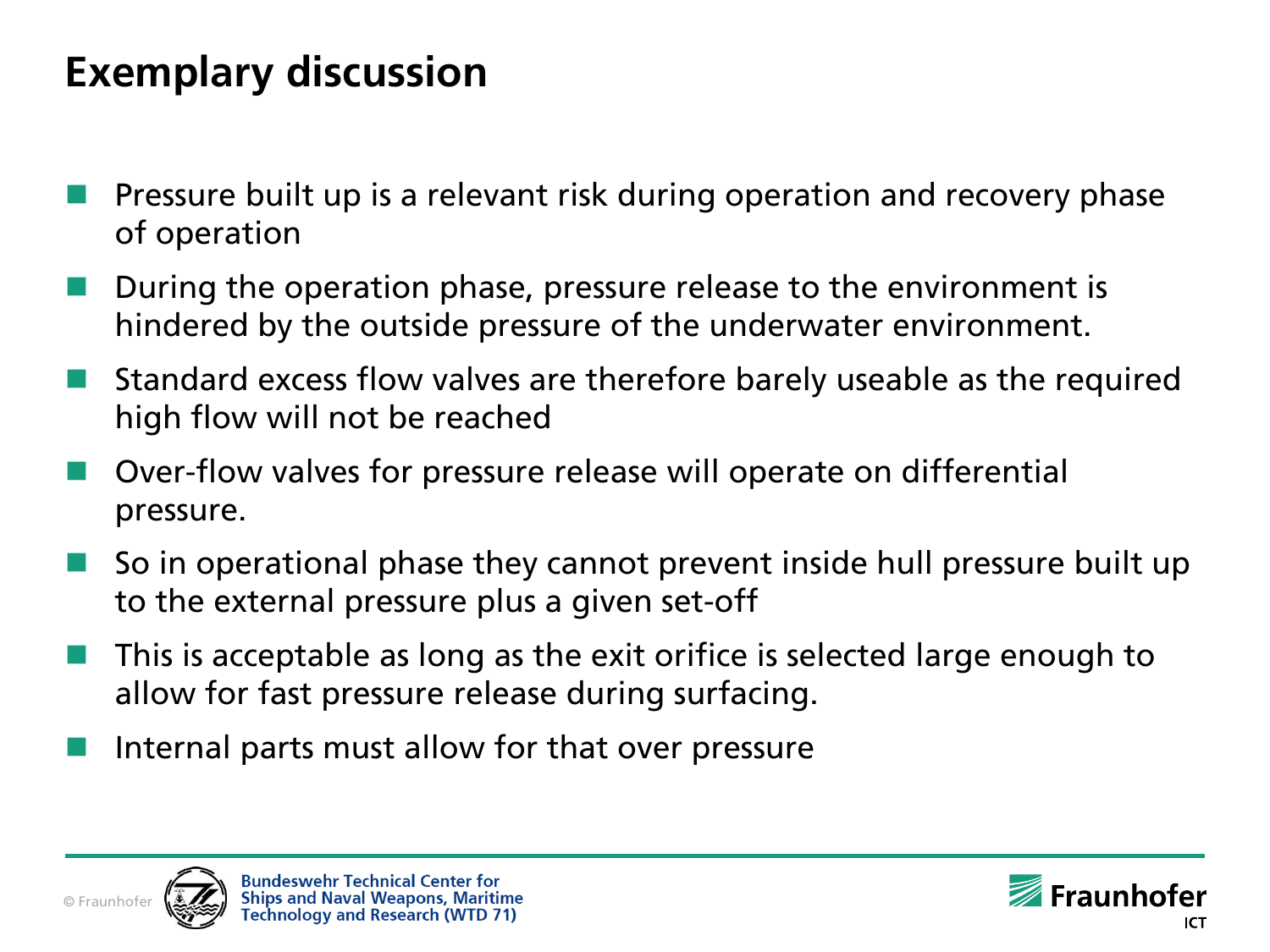To reduce the impact further recommended measures are

- Reduction of the pressure entering the hull to minimum level
- Over pressure protection at the entrance of the gas supply into the hull
- Use of tubing with minimum diameter
- Further to protect the user for opening bulkhead long bolds should be employed so that in case that the hull is opened with still some remaining overpressure inside, the bulkhead can move slightly outwards releasing the pressure without endangering the user.
- Finally an external indicator for the inside pressure is recommended.



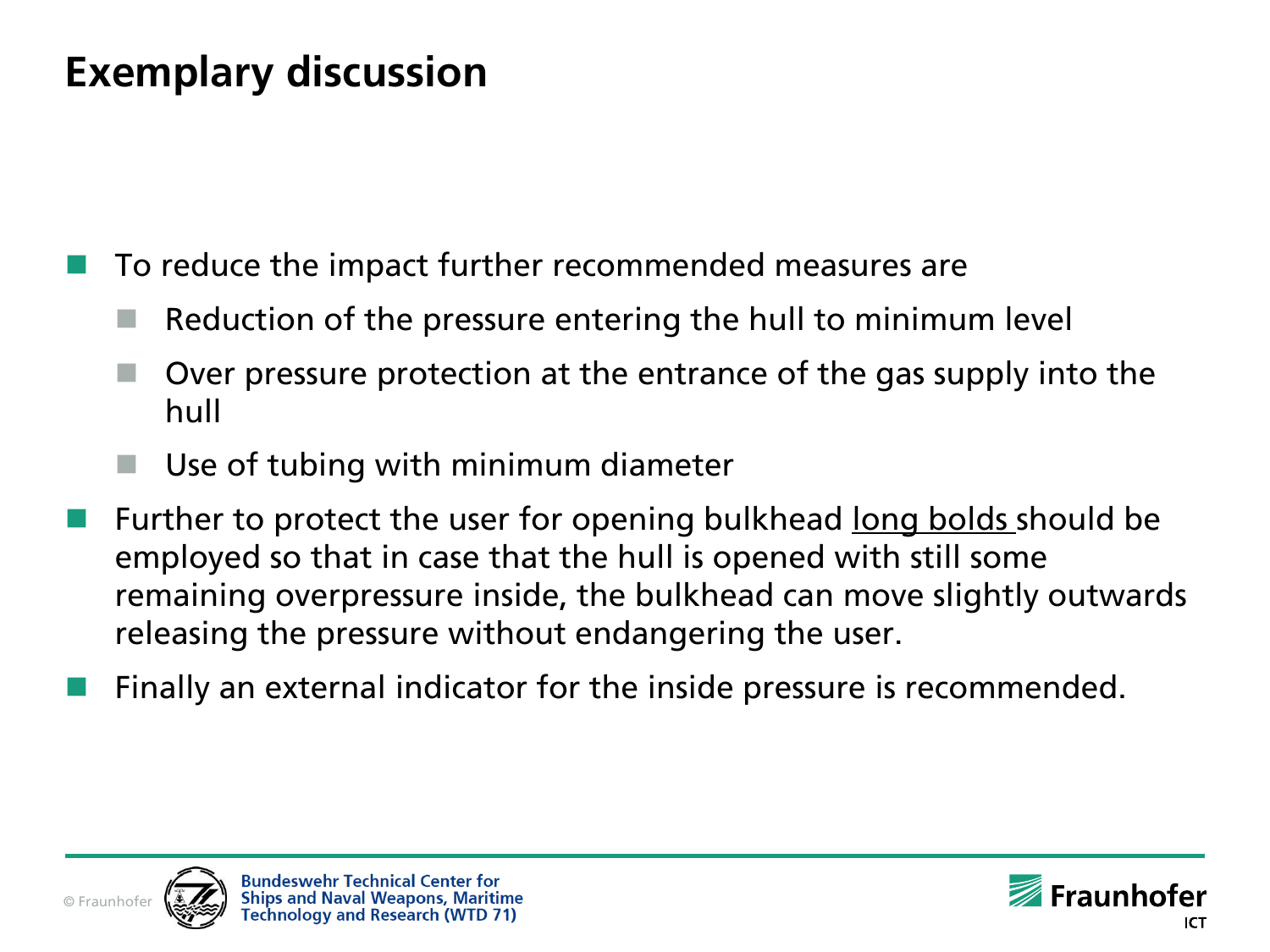#### Risk of electrical hazards

- The fuel cell will connect to the board grid so that user safety should be covered by he existing measures.
- In case that the fuel cell is used as range-extender for an existing battery the charging of the battery by the fuel cell needs to be controlled to avoid risk from battery overcharging over over-discharging
- Risk of over-discharging can occur in case of a unrecognised failure of the fuel cell system
- An active signal e.g. TTL high for the indicating of the proper functioning of the fuel cell is therefore recommended



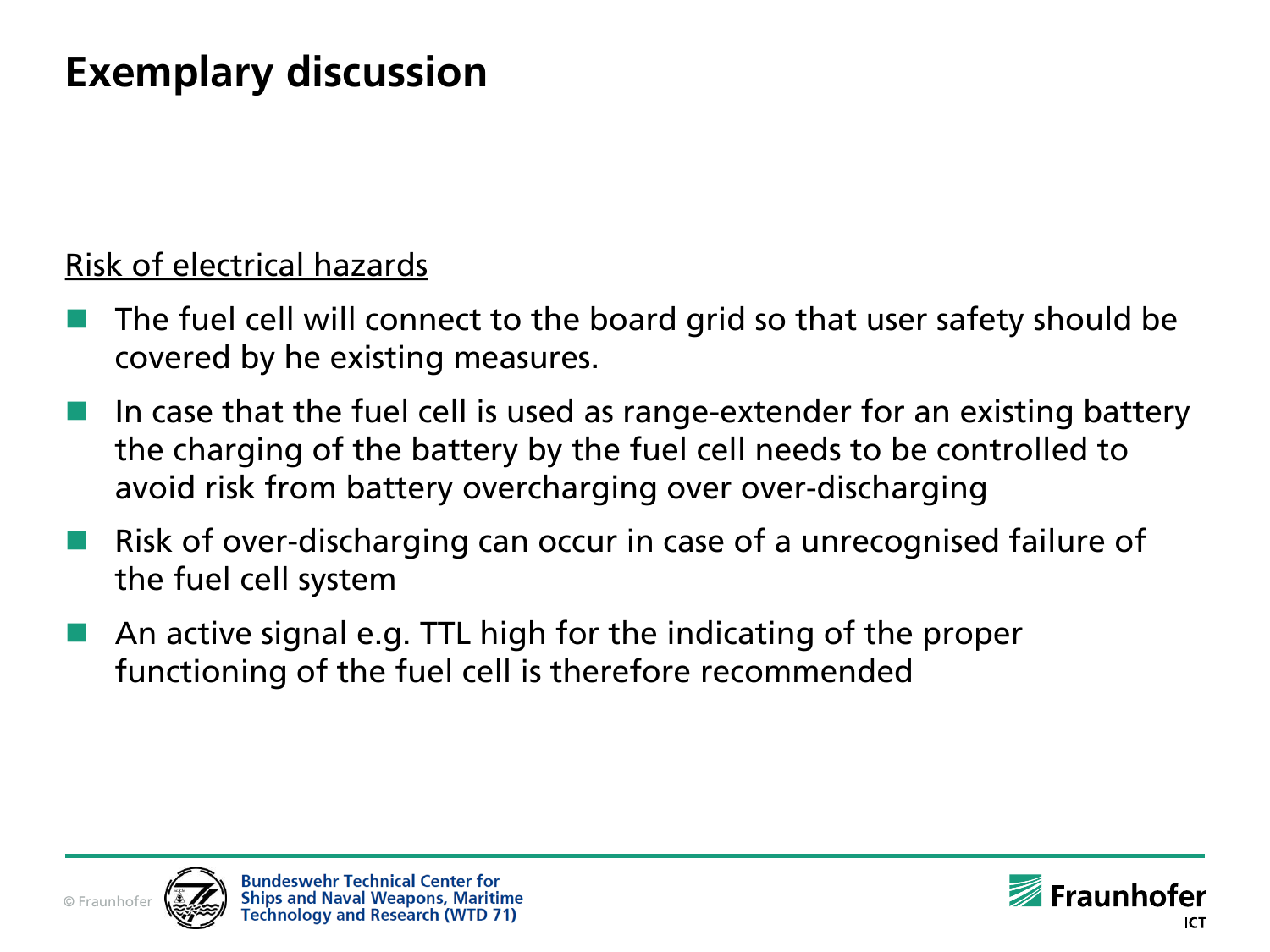Overcharging is the more likely risk

- Charging of the battery is usually performed in two stages (CC-CV)
	- Constant current (CC) charging to about 80% of the rated capacity
	- Constant voltage (CV) charging for the balance.
- A safe approach is therefore to select the DC/DC converter which connects the fuel cell to the vessel so that the maximum output voltage is below the cut-off value for CC charging
- Safety can further be enhanced if charging must be requested by the battery management system via an active signal e.g. TTL high



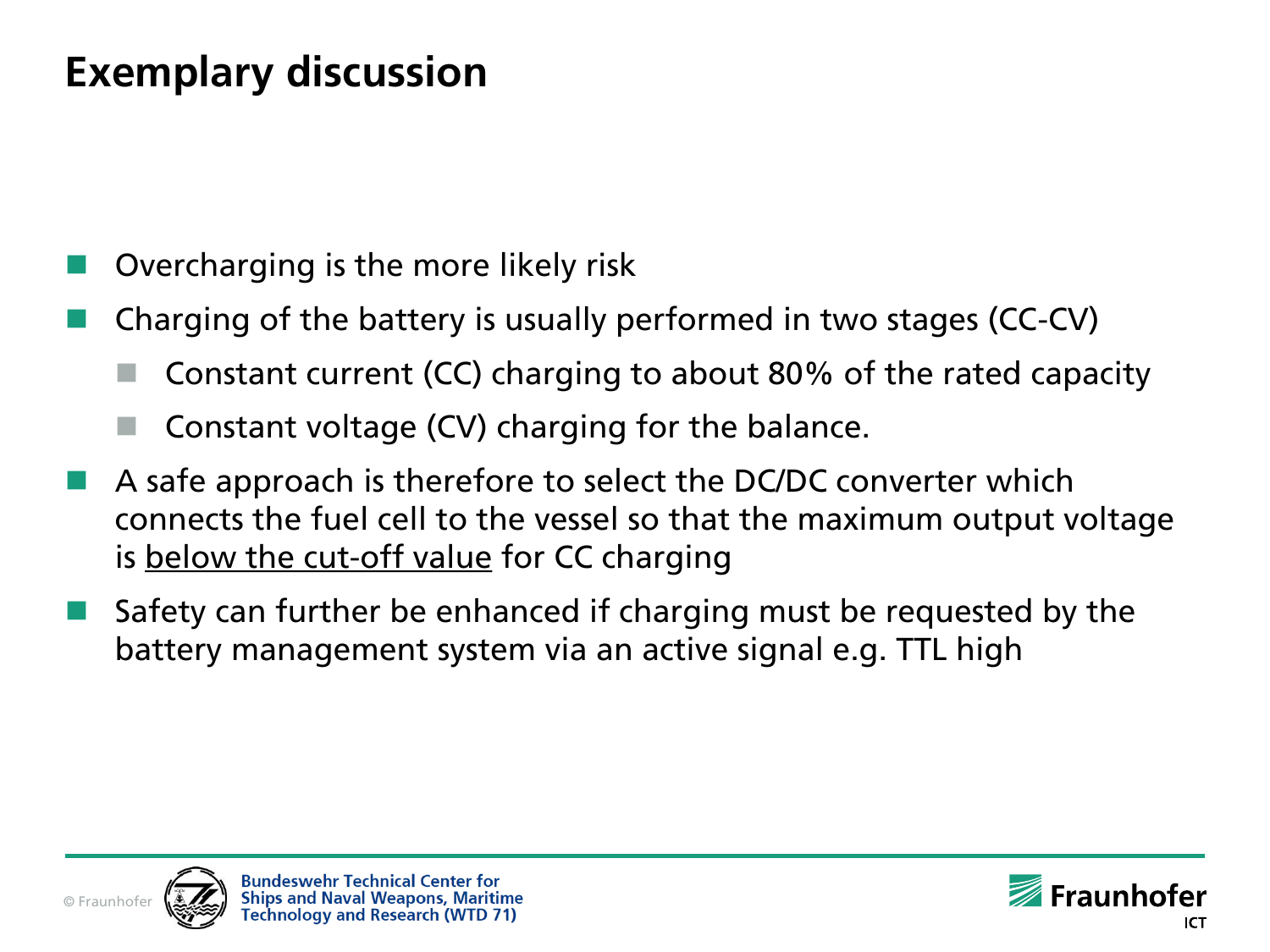- Frequent start-stop cycling is detrimental for PEMFC
- For systems with closed loop supply operating on pure oxygen a shutdown is particularly harmful.
- In order to avoid it a signal from the BMS indicating approaching end of charging phase is helpful.
- In response to such a signal the fuel cell system can be turned down to a reduced charging load below typical duty load of the vessel so that charging to the end of charging point can be avoided

|      | Fuel Cell o.k Accept Charge | <b>Charging close</b><br>lto end | System effect                |
|------|-----------------------------|----------------------------------|------------------------------|
|      |                             |                                  | Vessel can move on           |
| low  | high or low                 | high or low                      | remaining battery capacity   |
|      |                             |                                  | Fuel cell in stand-by,       |
| high | low                         | low                              | no charging                  |
|      |                             |                                  | Fuel cell charges at rated   |
| high | high                        | llow                             | power                        |
|      |                             |                                  | Fuel cell charges at reduced |
| high | high                        | high                             | power                        |



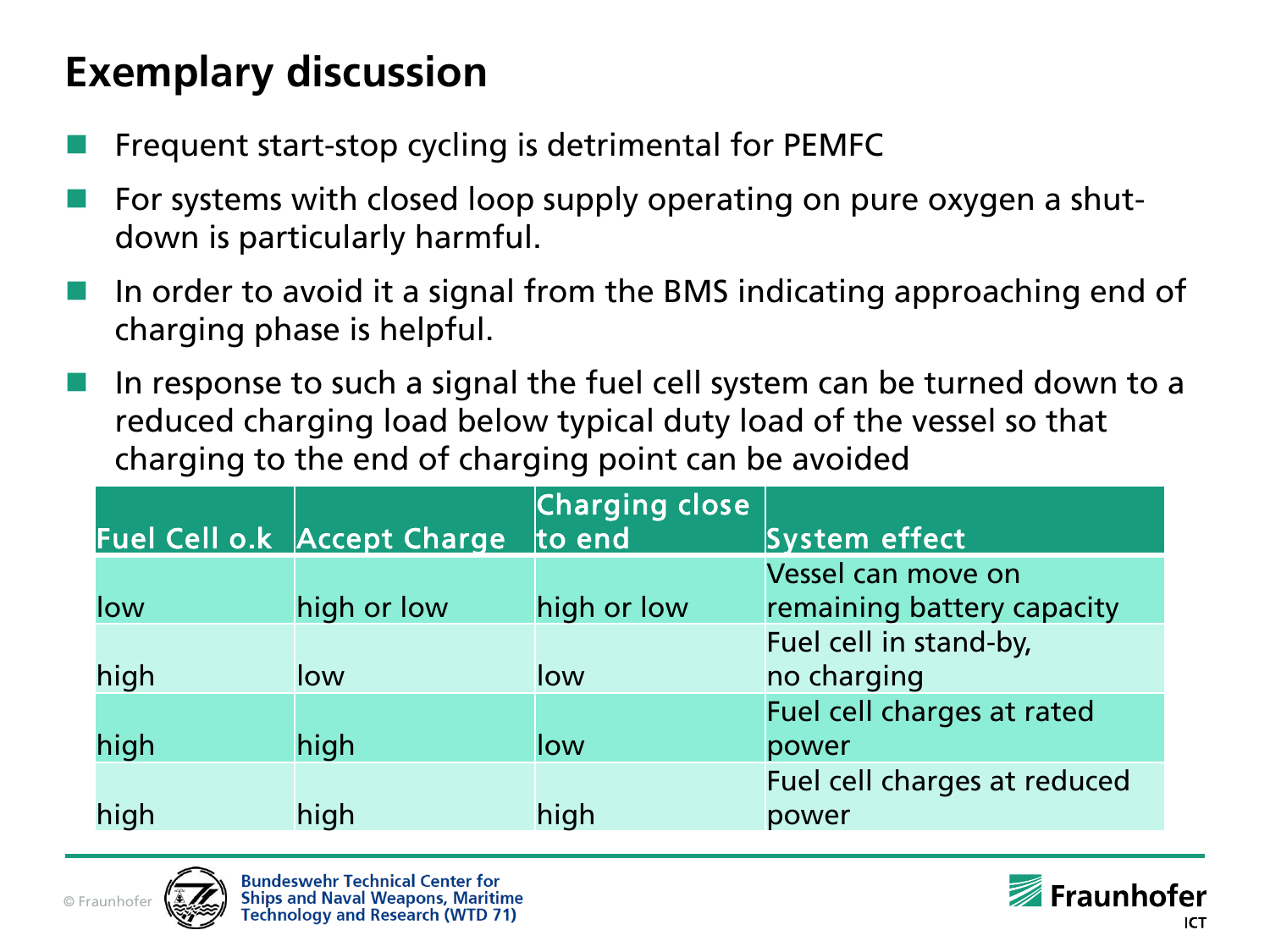#### **Conclusions**

- Hydrogen and fuel cell technology has become quite mature so that the basic safety of commercial modules is rather high
- Because of the use in an underwater environment some of the safety measures in particular such mitigating pressure built up need to be adapted.
- It is important that critical conditions insight of the fuel cell system pressure hull as presence of an ignitable atmosphere or over pressure are externally indicated.
- Fuel cells provide electrical power only if fuelled so that electrical risks are lower than for batteries
- If the fuel cell is used as range-extender for a battery the communication between fuel cell controller and BMS needs to be carefully designed.